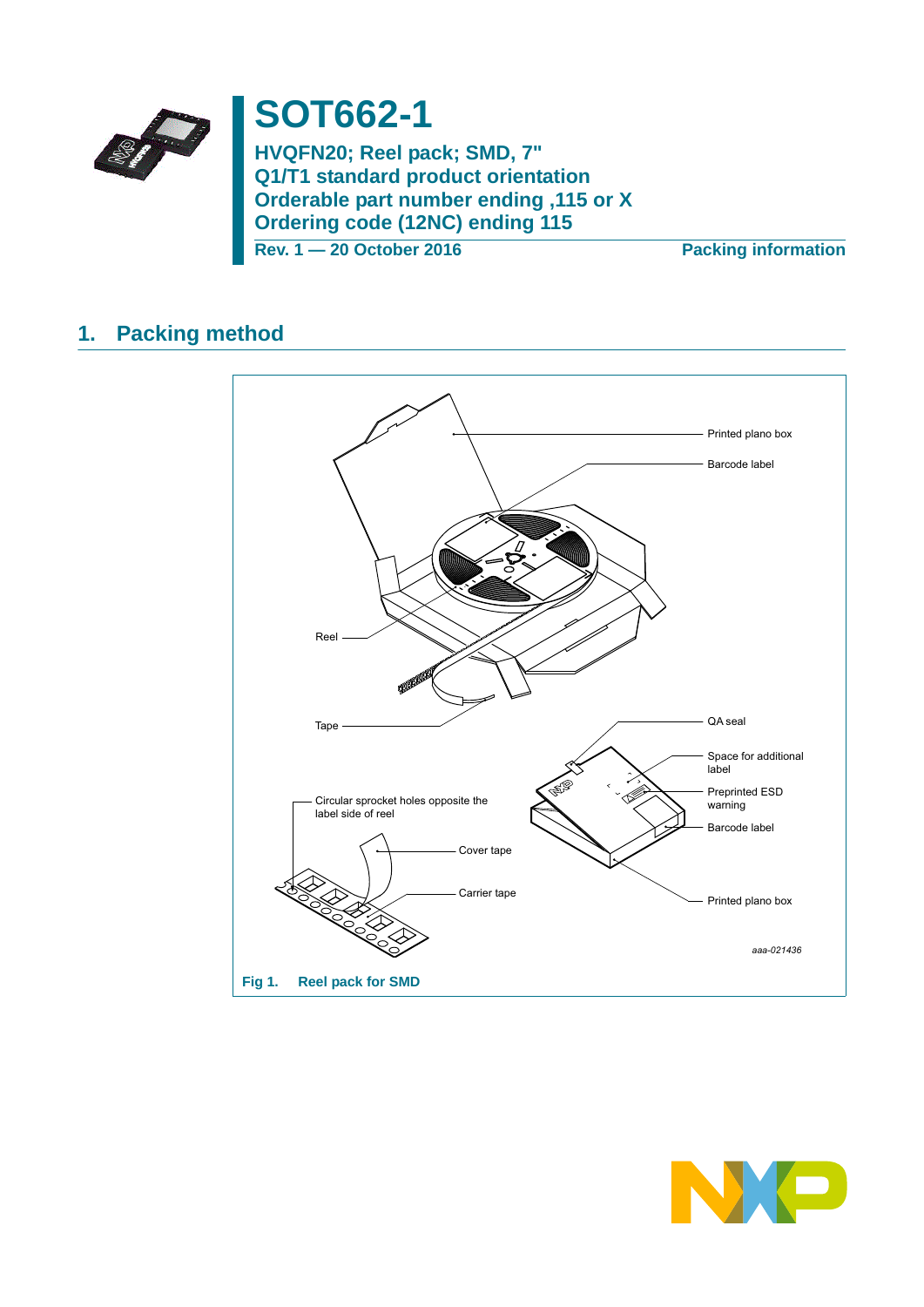#### **HVQFN20; Reel pack; SMD, 7" Q1/T1 standard product orientation Orderable part number ending ,115 or X Ordering code (12NC) ending 115**

| Table 1. | <b>Dimensions and quantities</b> |  |
|----------|----------------------------------|--|
|----------|----------------------------------|--|

| <b>Reel dimensions</b> | <b>SPQ/PQ</b>     | Reels   | <b>Outer box dimensions</b>            |
|------------------------|-------------------|---------|----------------------------------------|
| $d \times w$ (mm) $11$ | $($ pcs $)$ $[2]$ | per box | $\vert x \vert \times w \times h$ (mm) |
| $180 \times 12$        | 1000              |         | $192 \times 188 \times 27$             |

 $[1]$  d = reel diameter; w = tape width.

[2] Packing quantity dependent on specific product type. View ordering and availability details at [NXP order portal](http://www.nxp.com/order-portal/), or contact your local NXP representative.

### **2. Product orientation**



## **3. Carrier tape dimensions**



#### **Table 2. Carrier tape dimensions** *In accordance with IEC 60286-3.*

| $A_0$ (mm)       | $B_0$ (mm)      | $K_0$ (mm)    | $T$ (mm)       | $ P_1$ (mm)    | $W$ (mm)        |
|------------------|-----------------|---------------|----------------|----------------|-----------------|
| $15.30 \pm 0.10$ | $5.30 \pm 0.10$ | $1.10\pm0.10$ | $10.30 + 0.05$ | $18.0 \pm 0.1$ | $12.0 \pm 0.30$ |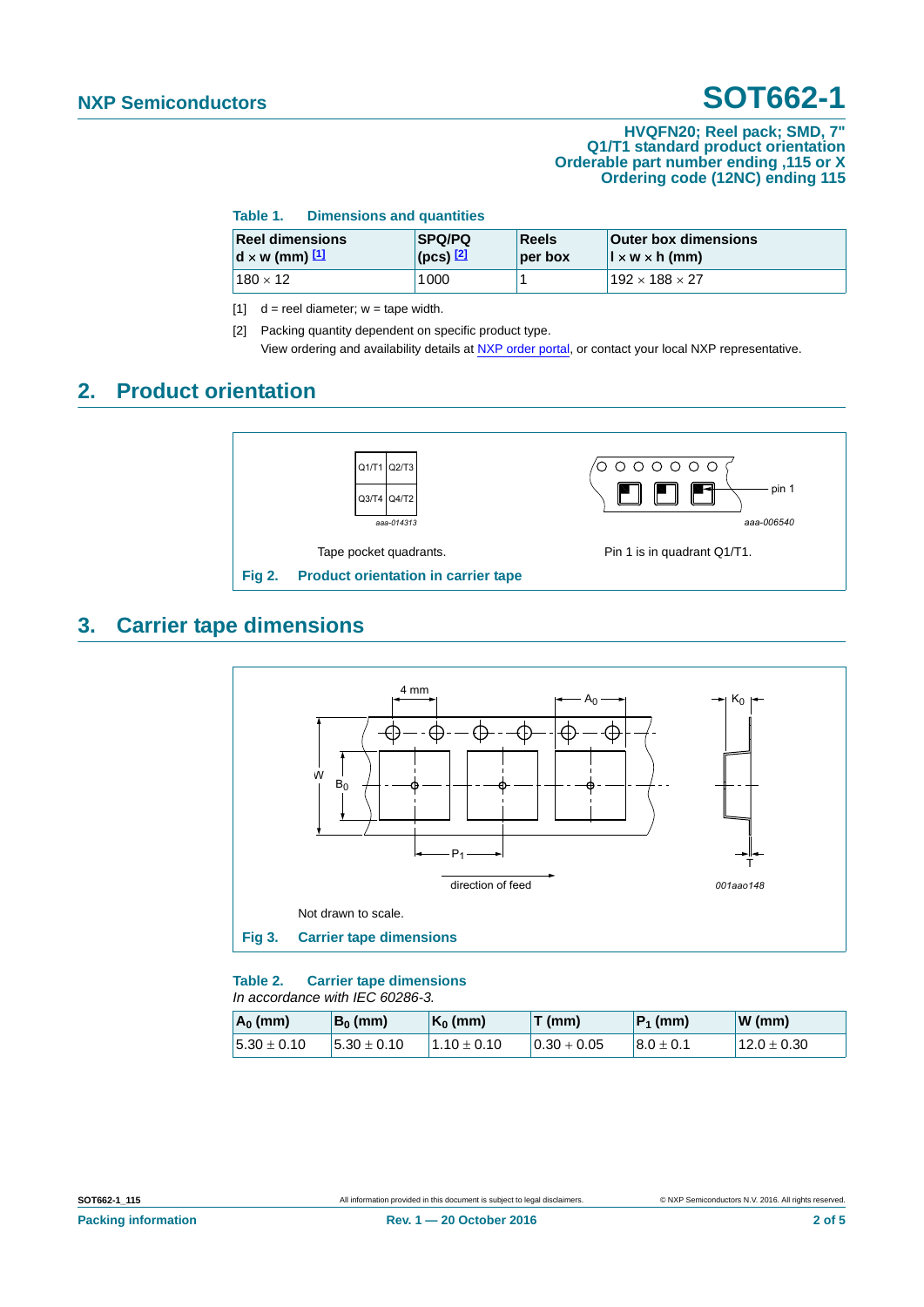#### **HVQFN20; Reel pack; SMD, 7" Q1/T1 standard product orientation Orderable part number ending ,115 or X Ordering code (12NC) ending 115**

## **4. Reel dimensions**





| A [nom] | W <sub>2</sub> [max] | <b>B</b> [min] | $C$ [min] | D [min]      |
|---------|----------------------|----------------|-----------|--------------|
| (mm)    | (mm)                 | (mm)           | (mm)      | $\mathsf{m}$ |
| 180     | 18.4                 | 1.5            | 12.8      |              |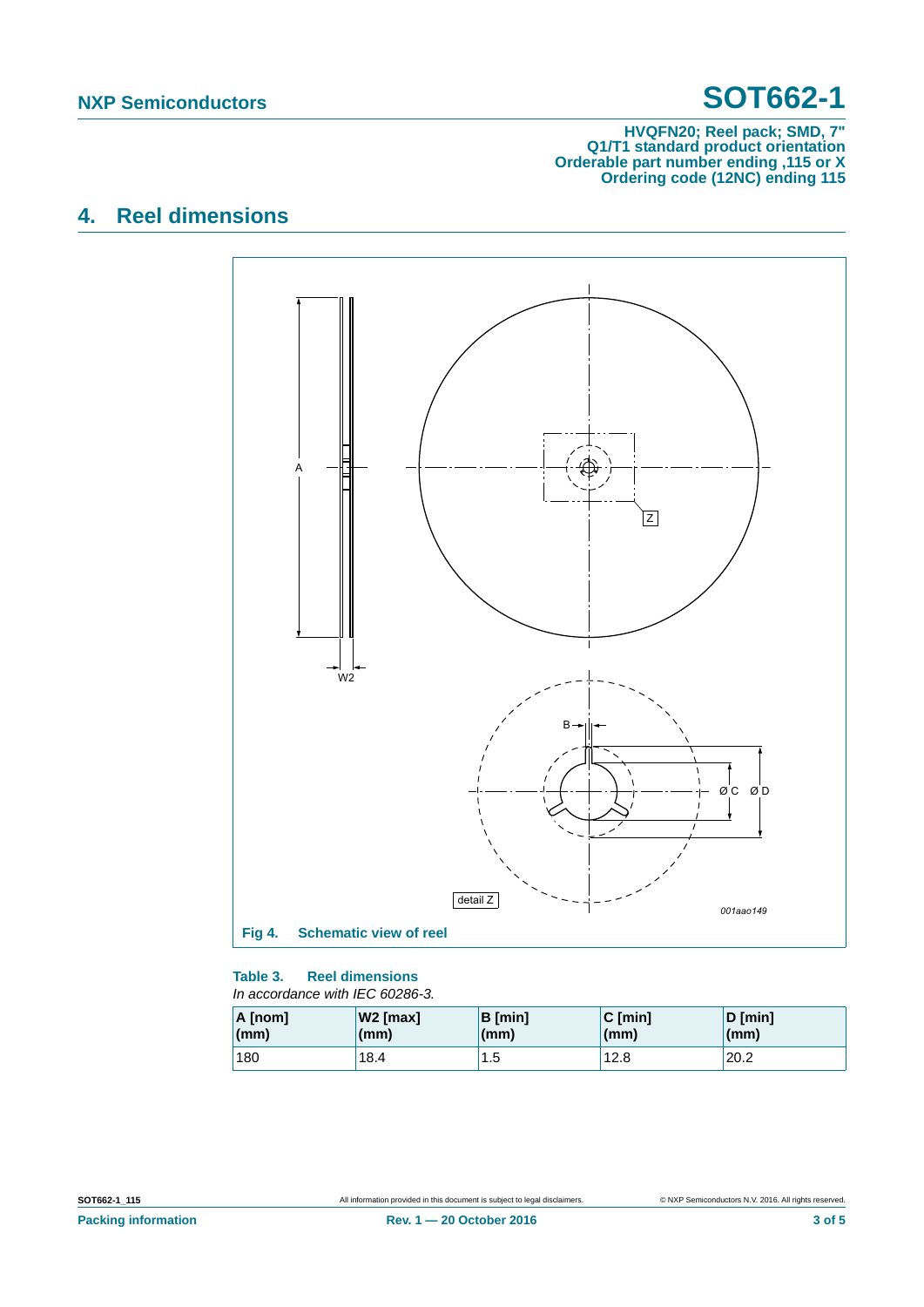#### **HVQFN20; Reel pack; SMD, 7" Q1/T1 standard product orientation Orderable part number ending ,115 or X Ordering code (12NC) ending 115**

### **5. Barcode label**



#### **Table 4. Barcode label dimensions**

| <b>Box barcode label</b> | Reel barcode label       |
|--------------------------|--------------------------|
| $\vert x \rangle$ w (mm) | $\vert x \rangle$ w (mm) |
| $100 \times 75$          | $36 \times 75$           |